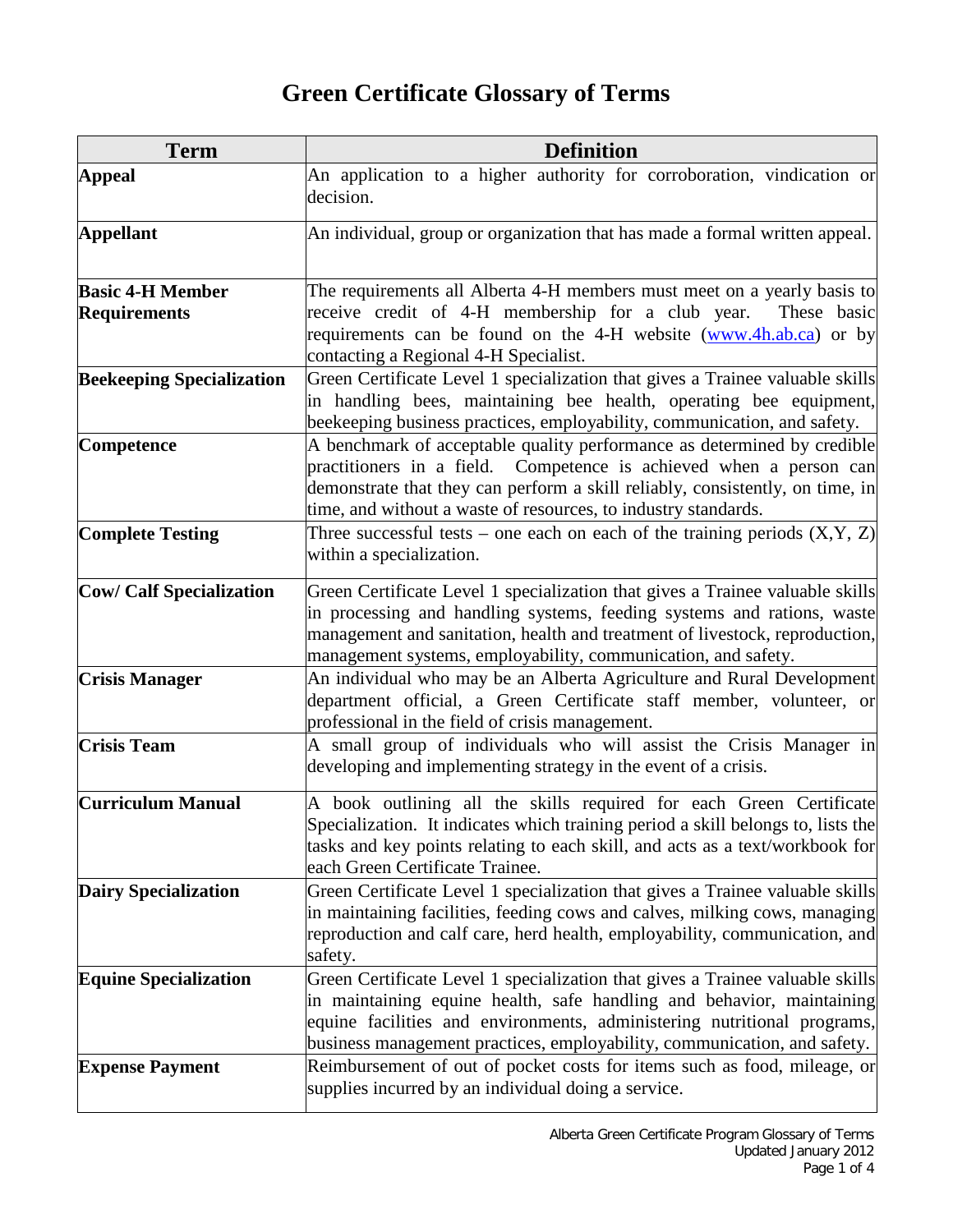| <b>Term</b>                      | <b>Definition</b>                                                                                                                |
|----------------------------------|----------------------------------------------------------------------------------------------------------------------------------|
| <b>Feedlot Specialization</b>    | Green Certificate Level 1 specialization that gives a Trainee valuable skills                                                    |
|                                  | in processing and handling systems, feeding systems and rations, waste                                                           |
|                                  | management and sanitation, health and treatment of livestock, reproduction,                                                      |
|                                  | management systems, employability, communication, and safety.                                                                    |
| <b>Field Crop Specialization</b> | Green Certificate Level 1 specialization that gives a Trainee valuable skills                                                    |
|                                  | in managing crop production, equipment maintenance, seeding, fertilizing,                                                        |
|                                  | spraying, swathing, harvesting, transporting farm materials, handling and                                                        |
|                                  | storing forage, grain, and others, employability, communication, and safety.                                                     |
| <b>Green Certificate Program</b> | An apprentice style training program for agriculture, offered in the                                                             |
|                                  | Province of Alberta. The Green Certificate program is administered by                                                            |
|                                  | Alberta Agriculture and Rural Development (ARD). Green Certificate is<br>recognized by Alberta Education for high school credit. |
| <b>Green Certificate</b>         | One of the agricultural production areas which Green Certificate provides                                                        |
| Specialization                   | curriculum for. Current specializations include beekeeping, cow/calf,                                                            |
|                                  | dairy, equine, feedlot, field crop, irrigated field crop, sheep, and swine.                                                      |
| <b>Green Certificate Tester</b>  | An experienced agricultural producer, and in some cases former Green                                                             |
|                                  | Certificate Trainer, who is retained for their experience and ability to work                                                    |
|                                  | the Green Certificate Trainees to assist with the testing process.                                                               |
| <b>Green Certificate Trainee</b> | An individual who registers in the Green Certificate program to train and                                                        |
|                                  | complete a Green Certificate specialization under the direction of a Green                                                       |
|                                  | Certificate Trainer and the supervision of ARD. The Trainee will also be                                                         |
|                                  | under the supervision of Alberta Education if completing a specialization to                                                     |
|                                  | earn high school credit.                                                                                                         |
| <b>Green Certificate Trainer</b> | An experienced agricultural producer who is comfortable with and capable                                                         |
|                                  | of passing on the knowledge and skills outlined in a curriculum manual to a                                                      |
|                                  | Green Certificate Trainee.                                                                                                       |
| <b>Grievance</b>                 | A formal complaint, in writing submitted to a grievance committee.                                                               |
| <b>Grievance Committee</b>       | A group of individuals formed to jointly consider, evaluate and, where                                                           |
|                                  | possible, resolve grievance.                                                                                                     |
| Honorarium                       | A payment for service for which custom or propriety forbids a price to be                                                        |
|                                  | set. An honorarium can be either a monetary payment or a nominal gift.                                                           |
| Induction                        | A meeting held by the Regional Green Certificate Coordinator to introduce                                                        |
|                                  | the program to all participants - Trainees, Trainers, School Coordinators,                                                       |
|                                  | trainee parents, etc. It includes an overview of the program, explanations                                                       |
|                                  | of the roles and responsibilities of each party, registration, and testing.                                                      |
| <b>Irrigated Crop</b>            | Green Certificate Level 1 specialization that gives a Trainee valuable skills                                                    |
| Specialization                   | managing crop production, farmstead and equipment maintenance,<br>1n                                                             |
|                                  | seeding, fertilizing, spraying, swathing, harvesting, managing irrigation                                                        |
|                                  | operations, handling and storing forage, grain, and others, employability,                                                       |
|                                  | communication, and safety.                                                                                                       |
| <b>Out of Province</b>           | Refers to all areas within Canada but outside the province of Alberta.                                                           |
|                                  |                                                                                                                                  |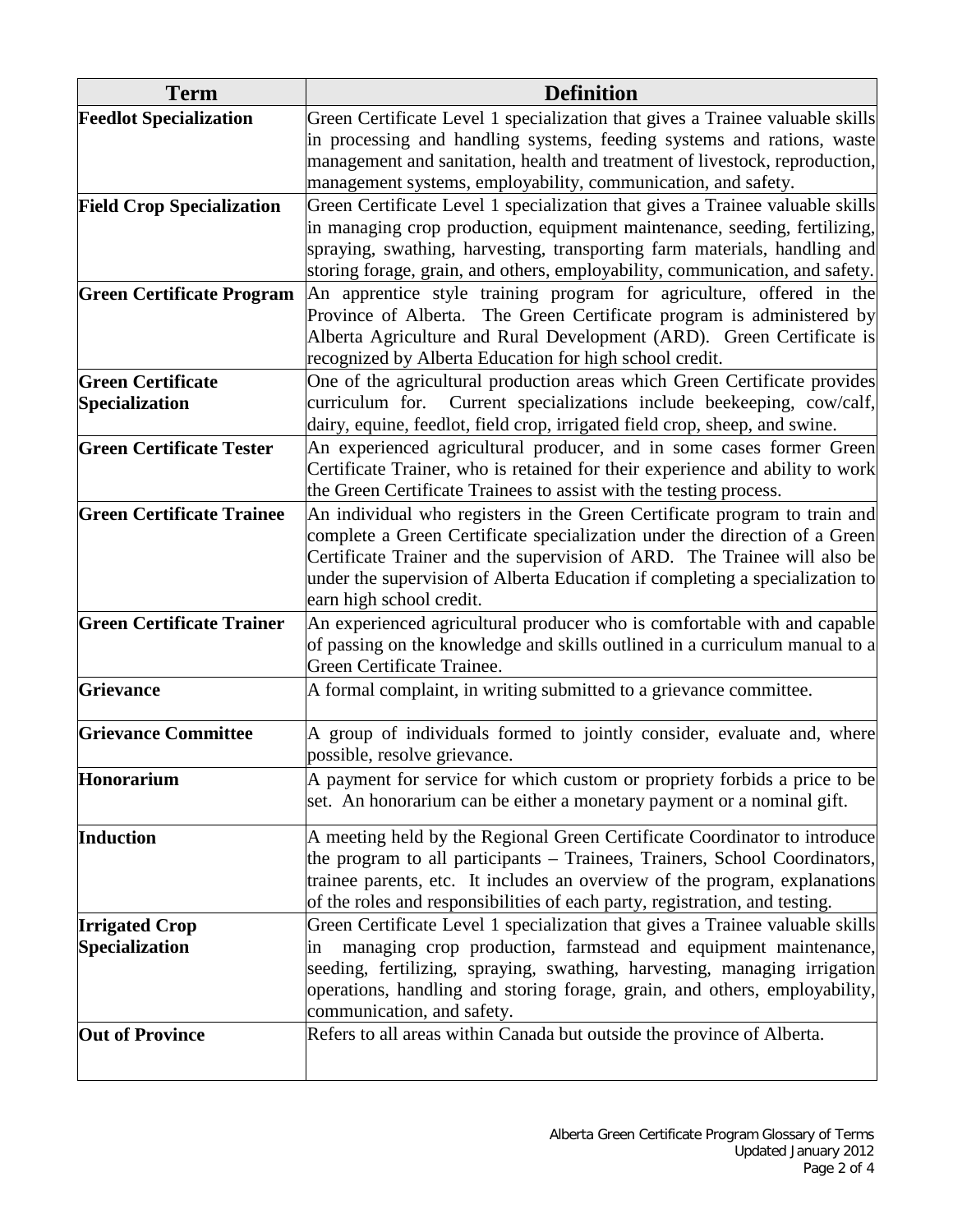| <b>Term</b>                       | <b>Definition</b>                                                                                                                                                                                                                                                                                                                                                          |
|-----------------------------------|----------------------------------------------------------------------------------------------------------------------------------------------------------------------------------------------------------------------------------------------------------------------------------------------------------------------------------------------------------------------------|
| <b>Out of Country</b>             | Refers to all areas outside the country of Canada.                                                                                                                                                                                                                                                                                                                         |
|                                   |                                                                                                                                                                                                                                                                                                                                                                            |
| <b>Personal Information</b>       | Recorded information about an identifiable individual that is collected by<br>the Green Certificate Program. It includes:                                                                                                                                                                                                                                                  |
|                                   | ❖ The individual's name, address (home or work), e-mail address, fax<br>and phone numbers (home or work or cell).<br>$\div$ The individual's age and sex                                                                                                                                                                                                                   |
|                                   | The individual's school<br>❖                                                                                                                                                                                                                                                                                                                                               |
|                                   | <b>Provincial Green Certificate</b> The individual(s) within Alberta Agriculture and Rural Development who                                                                                                                                                                                                                                                                 |
| <b>Coordinator</b>                | has responsibility for coordinating and overseeing curriculum development,                                                                                                                                                                                                                                                                                                 |
|                                   | Regional Green Certificate Coordinators, contracts, and projects for the<br>Green Certificate Program within Alberta.                                                                                                                                                                                                                                                      |
| <b>Regional Green Certificate</b> | An individual contracted by the Green Certificate Program to provide                                                                                                                                                                                                                                                                                                       |
| <b>Coordinator</b>                | Green Certificate representation within a specified region of Alberta. The<br>Regional Green Certificate Coordinator conducts induction meetings,<br>promotes and administers the program on a local level, and coordinates<br>testing days. These coordinators can also provide advice on problems with<br>training and may suggest alternatives to learn certain skills. |
| <b>Regulation</b>                 | A rule or order having the force of law written and issued by an<br>organization.                                                                                                                                                                                                                                                                                          |
| <b>Resource Person</b>            | An individual who is formally engaged to provide a paid service. This may<br>include instructors or testers.                                                                                                                                                                                                                                                               |
| <b>Rule</b>                       | A written and accepted regulating principal for conduct or action.                                                                                                                                                                                                                                                                                                         |
| <b>School Green Certificate</b>   | A representative within a school that ensures that Alberta Education                                                                                                                                                                                                                                                                                                       |
| <b>Coordinator</b>                | requirements for conferring credit upon completion of a Green Certificate                                                                                                                                                                                                                                                                                                  |
|                                   | This individual also communicates Green<br>Specialization are met.                                                                                                                                                                                                                                                                                                         |
|                                   | Certificate Program information between the Regional Green Certificate                                                                                                                                                                                                                                                                                                     |
|                                   | Coordinator and Green Certificate Trainees, Green Certificate Trainers, and<br>School Administration. (May also be referred to as the 'Supervising                                                                                                                                                                                                                         |
|                                   | Teacher')                                                                                                                                                                                                                                                                                                                                                                  |
| <b>Sheep Specialization</b>       | Green Certificate Level 1 specialization that gives a Trainee valuable skills                                                                                                                                                                                                                                                                                              |
|                                   | in feeding sheep, managing grazing, caring for guardian animals and                                                                                                                                                                                                                                                                                                        |
|                                   | working dogs, implementing a sheep health program, breeding, lambing                                                                                                                                                                                                                                                                                                       |
|                                   | ewes, weaning lambs, maintaining sheep housing and facilities,                                                                                                                                                                                                                                                                                                             |
|                                   | employability, communication, and safety.                                                                                                                                                                                                                                                                                                                                  |
| <b>Skill</b>                      | The primary activity that encompasses a field of activities performed in a                                                                                                                                                                                                                                                                                                 |
|                                   | work area. The result of the use of knowledge, mental attitude and physical                                                                                                                                                                                                                                                                                                |
|                                   | technique (for example, changing the engine oil and filter on a tractor<br>requires a combination of knowledge, attitude and physical activities in                                                                                                                                                                                                                        |
|                                   | order to be competently performed).                                                                                                                                                                                                                                                                                                                                        |
| <b>Skill Profile Sheet</b>        | A page found in the front of each Green Certificate Specialization                                                                                                                                                                                                                                                                                                         |
|                                   | curriculum manual indicating each of the skills within the manual. Each                                                                                                                                                                                                                                                                                                    |
|                                   | skill is identified as belonging to 'X', 'Y', 'Z', or 'Optional'.<br>(Green                                                                                                                                                                                                                                                                                                |
|                                   | Alberta Green Certificate Program Glossary of Terms                                                                                                                                                                                                                                                                                                                        |